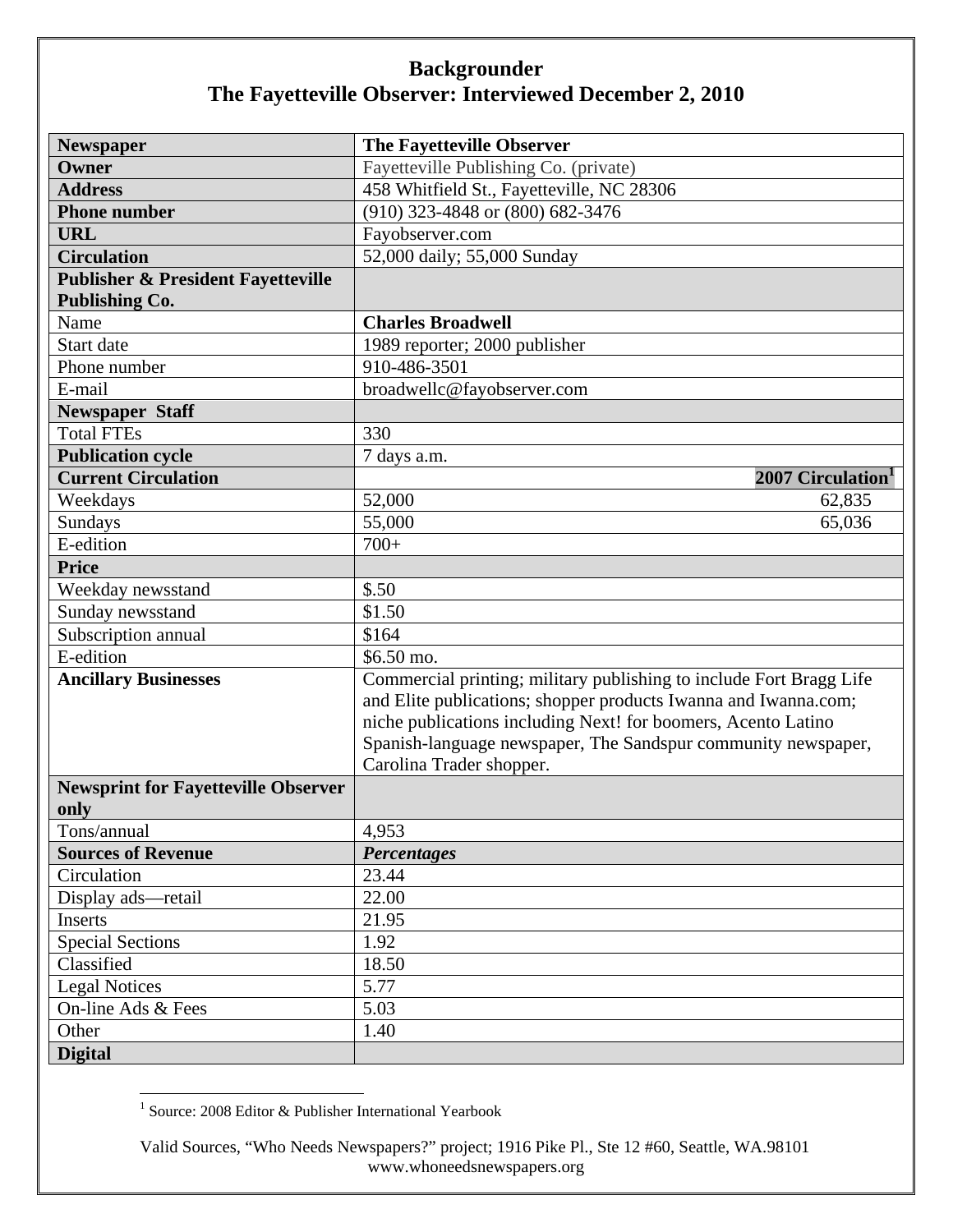## **Backgrounder The Fayetteville Observer: Interviewed December 2, 2010**

| Pay wall?                                                                     | N <sub>o</sub>                          |
|-------------------------------------------------------------------------------|-----------------------------------------|
| Considering a pay wall?                                                       | Yes                                     |
| <b>Executive Editor</b>                                                       |                                         |
| Name                                                                          | <b>Mike Arnholt</b>                     |
| Start date                                                                    | 1978                                    |
| Phone number                                                                  | 910-486-3558                            |
| E-mail                                                                        | arnholt@fayobserver.com                 |
| <b>News Staff</b>                                                             |                                         |
| <b>Total FTE</b>                                                              | 76                                      |
| Reporters                                                                     | 32                                      |
| Editors                                                                       | 27                                      |
| Photo                                                                         | 8                                       |
| Other:                                                                        | 9                                       |
| <b>Bureaus</b>                                                                | Raleigh (sports); ACC schools           |
| Coverage                                                                      | More than 50% of their time             |
| Local government                                                              | Yes                                     |
| Courts                                                                        | Yes                                     |
| Public safety                                                                 | Yes                                     |
| County government                                                             | Yes                                     |
| <b>School Board</b>                                                           | Yes                                     |
| <b>Business</b>                                                               | 1 business reporter                     |
| <b>Sports</b>                                                                 | 6 sports reporters                      |
| Entertainment & arts                                                          | $\overline{2}$                          |
| Military                                                                      | Yes                                     |
| <b>Online Sales Manager</b>                                                   |                                         |
| Name                                                                          | <b>Carolyn McLaurin</b>                 |
| Start date                                                                    | 4/2010                                  |
| Phone                                                                         | 910-609-0628                            |
| E-Mail                                                                        | mclaurin@fayobserver.com                |
| <b>Website start date</b>                                                     | October 1995                            |
| <b>Observer Sales Staff</b>                                                   |                                         |
| Size                                                                          | 30 people -- print, online & classified |
| <b>Advertising</b>                                                            |                                         |
| Is your advertising staff is able to                                          | Referral                                |
| provide competitive digital services to                                       |                                         |
| merchants?                                                                    |                                         |
| Do you use "real time" ads?                                                   | Yes                                     |
| Does your advertising department sell                                         | Referral                                |
| "digital services", such as helping                                           |                                         |
| merchants with website production?<br>Does your ad department sell electronic |                                         |
| coupons or other modern digital                                               | Yes; "Deal of the Day"                  |
| products?                                                                     |                                         |
| <b>Assessment</b>                                                             |                                         |
| How do you assess your digital                                                |                                         |
| news/information products?                                                    |                                         |

Valid Sources, "Who Needs Newspapers?" project; 1916 Pike Pl., Ste 12 #60, Seattle, WA.98101 www.whoneedsnewspapers.org